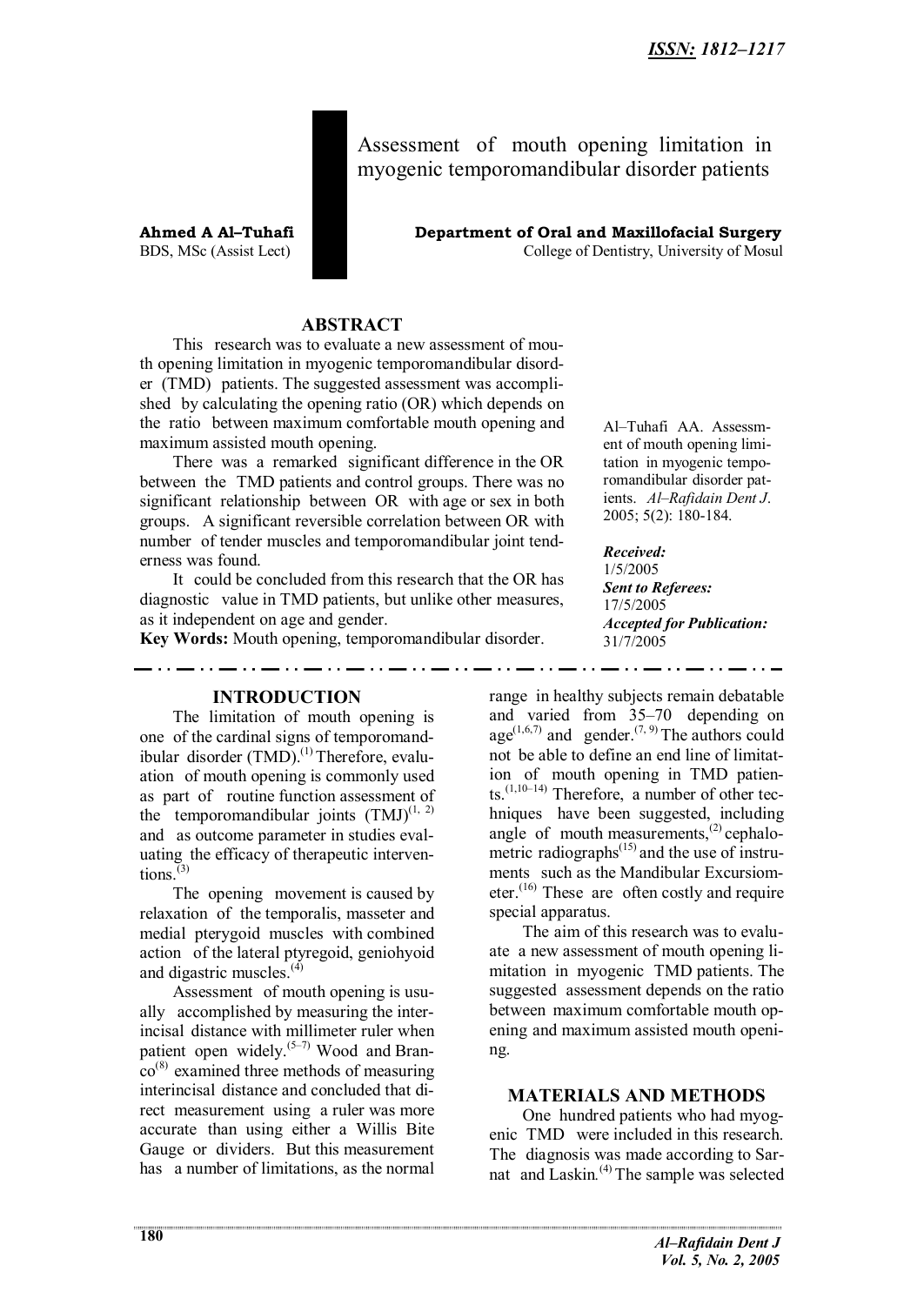from those patients referred to the Department of Oral and Maxillofacial Surgery, College of dentistry, University of Mosul. All patients were examined clinically regarding their TMD problems.

The control subjects were randomly selected from those patients attending to Oral Diagnosis Clinic, College of Dentistry, University of Mosul for dental treatment. They were consisting of 100 age– and sex– matched subjects with no current or history of TMD problems.

The patient was sitting in an upright position in a dental chair, his/her head supported by the headrest. For determining maximum comfortable opening, patients were asked to open as wide as possible without report of pain and then the distance from the incisal edge of the upper central incisor to the incisal edge of the lower central incisor was measured by a ruler. $(1, 7)$ Maximal assisted mouth opening was measured interincisally when the mandible was gently forced further apart with pressure from the examiner's thumb on the maxillary incisors and index finger on the mandibular incisors. The patient may feel pain for moments. $(1, 17)$ 

The Opening Ratio (OR) was then determined as follows:

Maximum comfortable mouth opening  $OR = \frac{1}{1} \times 100$ Maximum assisted mouth opening

Statistical analyses were done using MINITAB (version 13.20) computer software. The difference in means between two variables was tested for statistical significance using Student's t–test. While analysis of variance (ANOVA) was used to declare any significant differences between age groups. The strength and direction of linear correlation was tested with Pearson Correlation Coefficient. Significant levels of *p*<0.05 and *p*<0.01 were established.

# **RESULTS**

A total of 100 patients with myogenic TMD were included in this research; 38% of them were males and the remaining 62% were females. Their age was ranged from 12–54 years with mean age of 25.2 years.

The control group was comprised of 100 sex– and age– matched individuals with range of age between 14–55 years and mean age of 24 years.

The distribution of TMD group and control group by age and sex was illustrated in Table (1).

Table (2) illustrated the means of maximum comfortable mouth opening in the control group according to age and sex. There was a significant difference in the means of maximum comfortable mouth opening between the age groups (F value = 5.53;  $p<0.05$ ). Also it was found a significant difference in the means of maximum mouth opening between males and females (t value = 4.4;  $p<0.05$ ).

| Table (1): Age and sex distribution in temporomandibular |
|----------------------------------------------------------|
| disorder group and control group                         |

| Age<br>(Years) | <b>Temporomandibular</b><br><b>Disorder Group</b> |        | <b>Control Group</b> |        |
|----------------|---------------------------------------------------|--------|----------------------|--------|
|                | Male                                              | Female | <b>Male</b>          | Female |
| $10 - 19$      |                                                   |        |                      |        |
| $20 - 29$      | 23                                                | 26     | 23                   | 25     |
| $30 - 39$      |                                                   | 15     |                      | 15     |
| $40 - 49$      |                                                   |        | 2                    |        |
| > 50           |                                                   |        | 2                    |        |
| <b>Total</b>   | 38                                                |        | 39                   |        |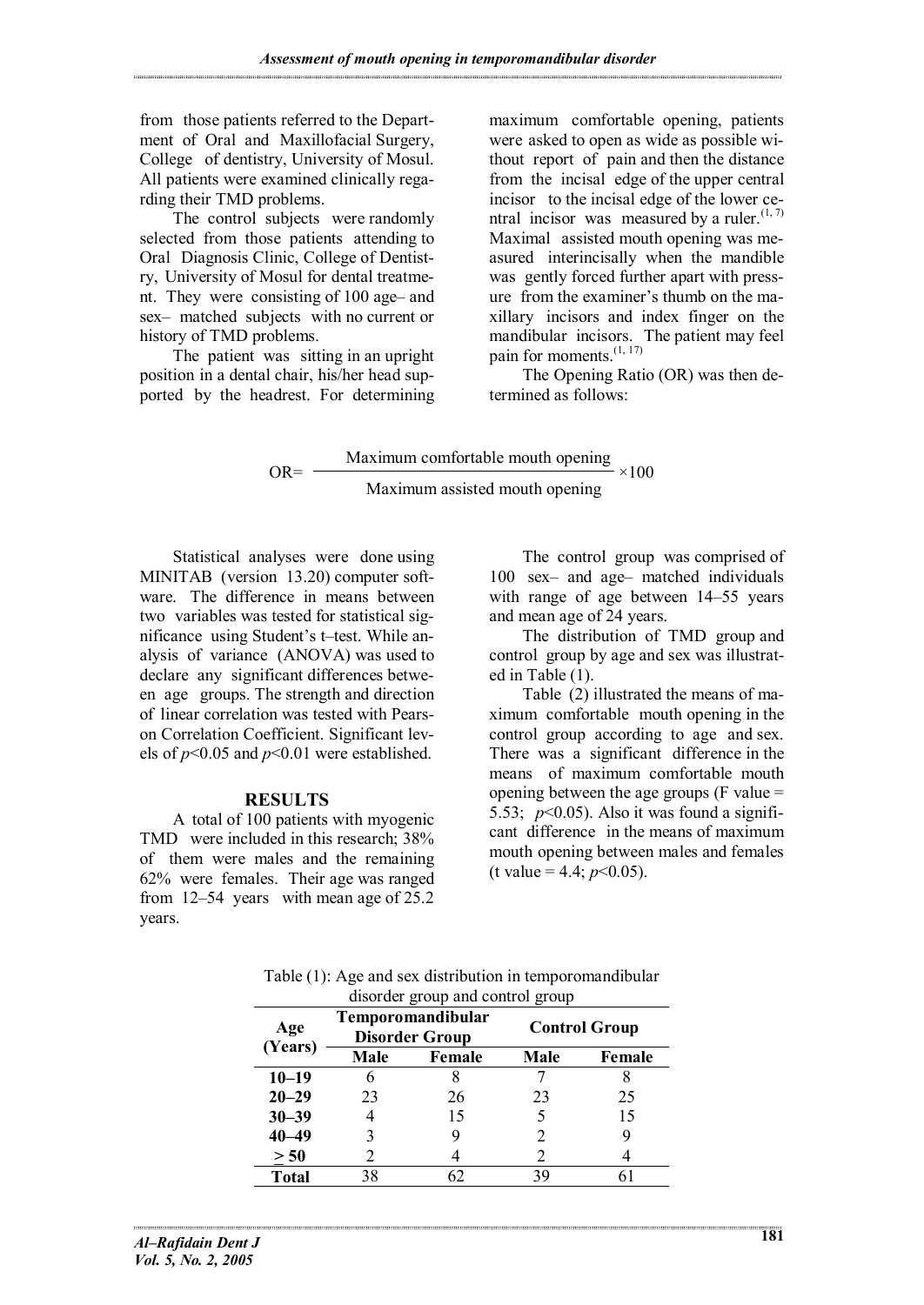| Age<br>(Years)                                                                             | <b>Males</b>                          | <b>Females</b> | <b>Total</b>    |  |
|--------------------------------------------------------------------------------------------|---------------------------------------|----------------|-----------------|--|
|                                                                                            | <b>Mean (mm) + Standard Deviation</b> |                |                 |  |
| $10 - 19$                                                                                  | $37.3 + 6.01$                         | $35.4 + 4.18$  | $36.4 + 5.16$   |  |
| $20 - 29$                                                                                  | $47.5 \pm 3.93$                       | $42.9 + 3.53$  | $45.3 + 3.64$   |  |
| $30 - 39$                                                                                  | $42.4 + 6.81$                         | $42.5 + 11.43$ | $42.4 + 8.74$   |  |
| $40 - 49$                                                                                  | $39.7 + 3.91$                         | $35.5 + 3.41$  | $36.6 \pm 3.64$ |  |
| > 50                                                                                       | $39.3 + 5.31$                         | $36.8 + 5.42$  | $39.1 + 5.38$   |  |
| *Significant difference among the age groups (F value $=$<br>$\Lambda$ $\Lambda$ $\Lambda$ |                                       |                |                 |  |

Table (2): Means of maximum mouth opening in control group according to age\* and sex\*\*

5.53; *p*<0.05). \*\*Significant difference between males and females (t value =  $4.4$ ;  $p<0.05$ ).

Table (3) showed the mean of OR in TMD group and control group according to age and sex. It was found that the mean of OR in TMD patients was 72.96 (standard deviation  $= 12.2$ ), while in control group it was  $90.9$  (standard deviation = 4.28). There was a remarkable significant difference between the two groups (t value= 6.23;  $p<0.01$ ). In the control group there was no significant differences in OR between age groups (F value = 2.7;  $p > 0.05$ ). Also there was no significant difference in the mean of OR between males and females (t value = 3.5; *p*>0.05).

Regarding the relationship between OR and the other signs of TMD, as shown in Table (4), there was a significant reversible correlation between OR with TMJ tenderness  $(r = -0.331; p < 0.05)$  and with number of tender muscles  $(r=-0.385)$ ;  $p$ <0.05). The analysis of the correlation between OR and the tenderness of each muscle revealed a significant reversible relation with temporalis  $(r=-0.435; p<0.05)$ and with lateral pterygoid muscles  $(r=-$ 0.29, *p*<0.05).

#### **DISCUSSION**

Limitation of mouth opening may cause masticatory and social difficulties for the patient and poses problems for the dentist.<sup> $(7)$ </sup> Assessment of the mouth opening limitation plays an important role in the clinical examination of the masticatory system. This is probably based upon the assumption that the maximum mouth opening reflects the capacity of the condyle to translate within the joint. $(17)$ 

| Age          | Temporomandibular<br><b>Disorder Group</b> |                 | <b>Control Group</b> |                  |  |
|--------------|--------------------------------------------|-----------------|----------------------|------------------|--|
| (Years)      | <b>Males</b>                               | <b>Females</b>  | <b>Males</b>         | <b>Females</b>   |  |
|              | Mean (mm) $\pm$ Standard Deviation         |                 |                      |                  |  |
| $10 - 19$    | $70.12 + 7.74$                             | $80.24 + 11.39$ | $92.11 + 3.21$       | $91.52 + 1.95$   |  |
| $20 - 29$    | $72.90 + 18.5$                             | $73.61 + 10.24$ | $90.91 + 5.64$       | $90.80 + 1.41$   |  |
| $30 - 39$    | $76.71 + 18.21$                            | $71.20 + 12.31$ | $88.97 + 5.51$       | $93.24 + 4.24$   |  |
| $40 - 49$    | $74.11 + 15.11$                            | $68.83 + 15.55$ | $89.93 + 2.11$       | $88.15 + 2.20$   |  |
| > 50         | $80.10 + 13.45$                            | $70.58 + 7.22$  | $93.12 + 10.12$      | $92.19 \pm 3.43$ |  |
| <b>Total</b> | $72.96 + 12.2$                             |                 | $90.9 + 4.28$        |                  |  |

Table (3): Mean of opening ratio in temporomandibular disorder group and control group according to age and sex distribution

Significant difference between temporomandibular disorder and control groups (t value =  $6.23$ ; *p*<0.01).

In control group, no significant differences between age groups (F value  $= 2.7$ ; *p*>0.05), or sex groups (t value = 3.5; *p*>0.05).

=================================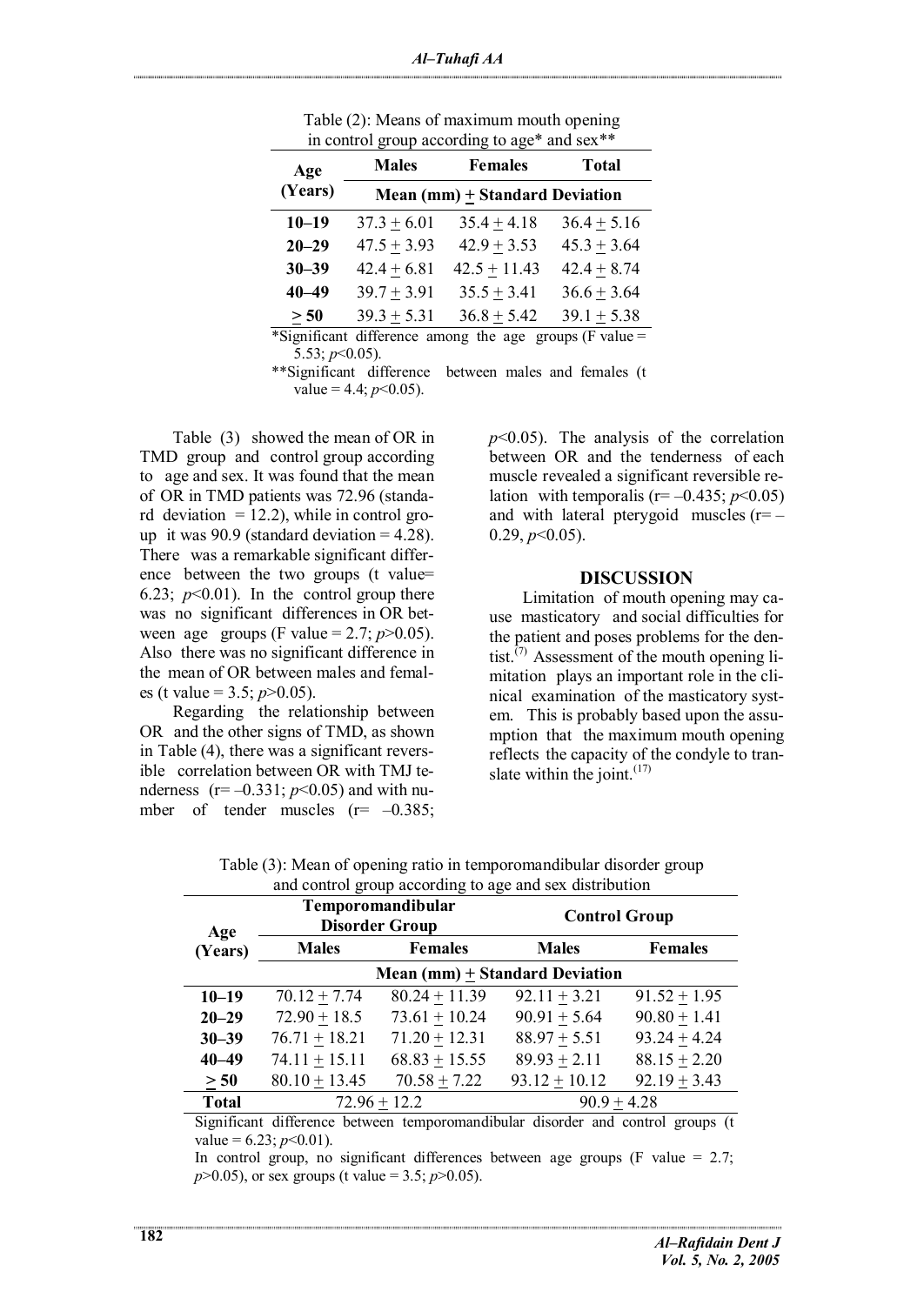*Assessment of mouth opening in temporomandibular disorder*

| <b>Signs</b>                              | Relationship | Significant<br>Value |
|-------------------------------------------|--------------|----------------------|
| <b>Temporomandibular Joint Tenderness</b> | $r = -0.331$ | p<0.05               |
| <b>Number of Tender Muscles</b>           | $r = -0.385$ | p<0.05               |
| <b>Masseter Tenderness</b>                | $r = 0.121$  | p > 0.05             |
| <b>Temporalis Tenderness</b>              | $r = -0.435$ | p<0.05               |
| <b>Lateral Pterygoid Tenderness</b>       | $r = -0.29$  | p<0.05               |
| <b>Medial Pterygoid Tenderness</b>        | $r = -0.226$ | p > 0.05             |

Table (4): Relationship between opening ratio and temporomandibular disorder signs

The methods of measuring mouth opening described in the previous literatures are almost as numerous as the studies carried out. $(7)$ 

Measurement of interincisal distance is a simple, non–invasive technique but difficulties arise to make a diagnosis of decreased mouth opening. It is essential to establish what constitutes the normal opening for the population. Researches have shown that this measurement varies significantly with age, gender and race $^{(5, 6)}$  and so they fail to define an end line of limitation of mouth opening. Some researchers judge the opening to be limited if the interincisal distance is <40 mm. $^{(1)}$  Others set the limit at  $\leq$ 39 mm,<sup>(10)</sup> at  $\leq$ 38 mm,<sup>(11)</sup> at  $\leq$ 37 mm<sup>(12)</sup> and at  $\leq 35$  mm.<sup>(13)</sup> Whereas other investigators consider <35 mm for men and <30 for women as restricted opening. $(14)$ 

A number of other methods have been devised. These concentrate on assessing movement at the TMJ rather than relying on an anterior measurement,  $(2, 15, 16)$  but these are often require special apparatus and are costly.

In this research a new method for assessment of mouth opening limitation was suggested. This depends on the ratio between maximum comfortable mouth opening and maximum assisted mouth opening.

When muscle tissue have been compromised by fatigue and spasm, any contraction or stretching of muscle increase the pain. Therefore, to maintain comfort, the person restrict movement within a range that does not increase pain level. Clinically this is seen as inability to open the mouth to normal range. Generally if the patient is asked to slowly open wider, a greater opening could be achieved but pain is experienced. So the OR use the maximum assisted mouth opening as a reference to estimate the amount of limitation for each patient.

The significant difference in mean of OR between TMD pateints and control individuals found in this investigation indicated that this index is reliable to be used to assess patient with TMD.

In this research, the decreased OR in the TMD group appears to be due to a mechanism of protection from pain. Both protective co–contractions of antagonist mus $cles<sup>(1)</sup>$  and structural changes such as muscle shortening may lead to lower active mouth opening.<sup> $(18)$ </sup> It has been reported that chronic disuse of the masticatory muscles may also contribute to the lower active opening. $^{(19)}$ 

There was no significant relationship between OR with age or sex, while linear maximum comfortable mouth opening found to be dependent on age and gender. This result agreed with earlier studies. $(5, 6)$ There is a broad agreement between researchers that linear mouth opening is greater in males than in females and greater in adults than in children but the mean maximum mouth opening in adults decreased with age.<sup> $(5-7)$ </sup> So this index may be more appropriate method for assessment of mouth opening limitation as it independent on age or sex.

In this investigation there was a significant reversible correlation between OR with number of tender muscles and TMJ tenderness. Also the results revealed a significant reversible relation with temporalis and with lateral pterygoid muscles. The muscle hyperactivity may lead to spasm, pain and fatigue with a decrease in volunt